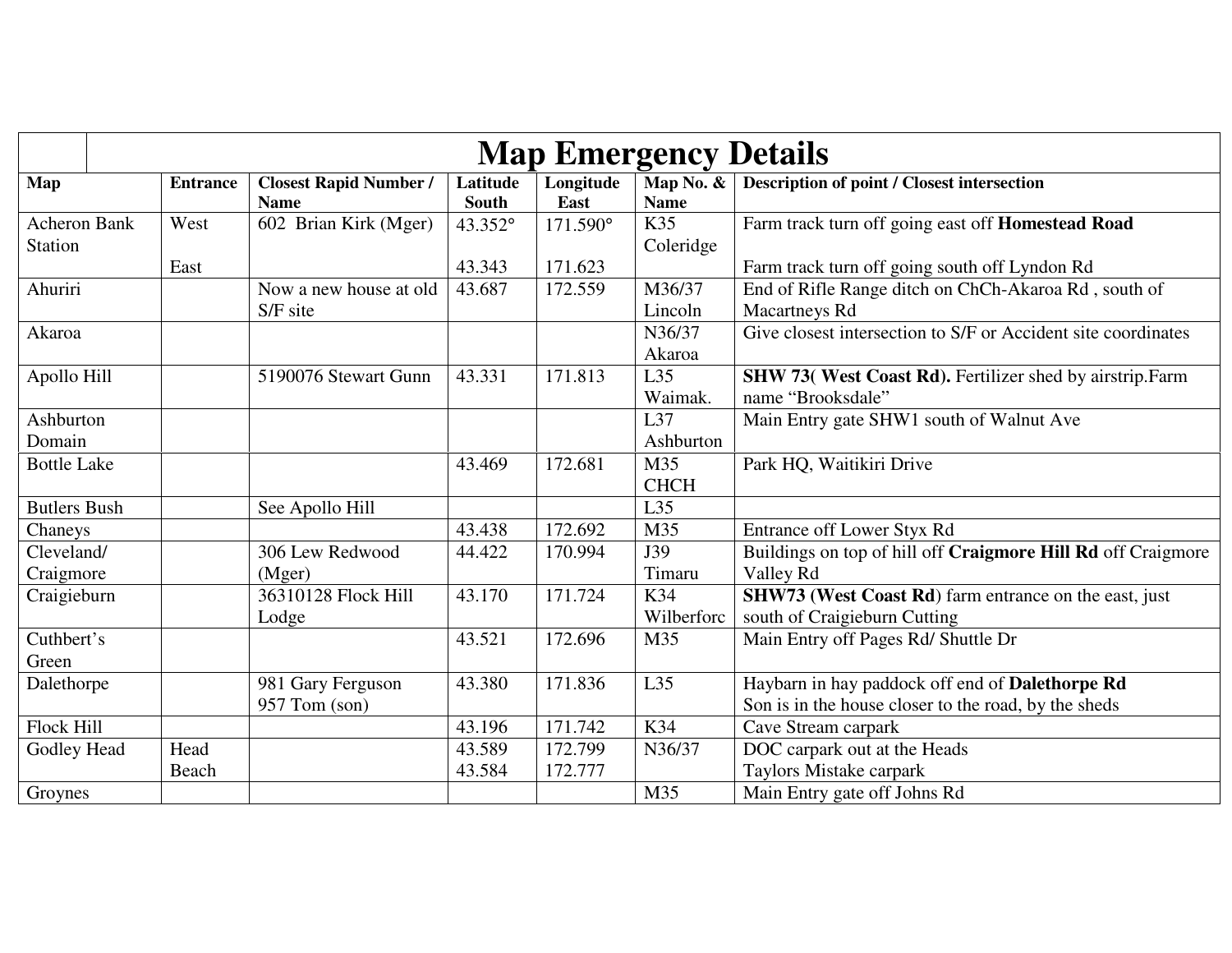| Map                   | <b>Entrance</b> | <b>Closest Rapid Number /</b> | Latitude | Longitude | Map No. &   | <b>Description of point / Closest intersection</b>            |
|-----------------------|-----------------|-------------------------------|----------|-----------|-------------|---------------------------------------------------------------|
|                       |                 | <b>Name</b>                   | South    | East      | <b>Name</b> |                                                               |
| <b>Hagley Park</b>    |                 |                               |          |           | M35         | Give closest intersection to S/F or Accident site coordinates |
| Halswell Q.           |                 |                               | 43.599   | 172.573   | M36/37      | Main Entrance off Kennedy's Bush Rd                           |
| <b>Hanmer Springs</b> |                 |                               | 42.519   | 172.840   | N32         | Forestry HQ off Jollies Pass Rd                               |
|                       |                 |                               |          |           | Hanmer      |                                                               |
| <b>Irishman Creek</b> |                 | Ray Holliday (Mger)           | 44.099   | 170.209   | H38?        | Track junction on Haymans Rd, north of water canal intake     |
|                       |                 |                               |          |           | Ohau        | and east of island                                            |
| Kaiapoi               |                 |                               |          |           | M35         | Give closest intersection to S/F or Accident site coordinates |
| Kairaki               |                 |                               | 43.379   | 172.709   | M35         | <b>Eastern end Pines Beach Rd</b>                             |
| Leithfield            | North           |                               | 43.218   | 172.749   | M34         | End of May's Ave, Leithfield Beach                            |
|                       | South           | Ashworth's Cafe<br>16         | 43.235   | 172.738   | Amberley    | <b>Eastern end Ashworth Beach Rd</b>                          |
| <b>Living Springs</b> |                 |                               | 43.656   | 172.633   | M36/37      | Convention Centre top of Bamfords Rd                          |
| Lyttelton             |                 |                               |          |           | M36/37      | Give closest intersection to S/F or Accident site coordinates |
| McLeans Island        | Old Map         |                               | 43.461   | 172.436   | M35         | Intersection of Miners Rd & stopbank by pond                  |
|                       | <b>New</b>      |                               | 43.464   | 172.452   | <b>CHCH</b> | Roydvale Pony Club entrance off McLeans Island Rd             |
| Mt Pleasant           |                 |                               |          |           | M36/37      | Give closest intersection to S/F or Accident site coordinates |
| Mt Vernon             |                 |                               | 43.594   | 172.662   | M36/37      | Airstrip on Huntsbury Ridge off Summit Rd                     |
| <b>Orton Bradley</b>  |                 | Ian Luxford (Mger)            | 43.654   | 172.704   | M36/37      | Main entrance off Marine Drive, Charteris Bay                 |
| Parimanui             |                 | 177 Nick Rowley               | 44.403   | 171.020   | J39         | Woolshed at end of private road up hill off Pareora Gorge     |
|                       |                 |                               |          |           | Timaru      | Rd                                                            |
| Parklands             |                 |                               |          |           | M35         | Give closest intersection to S/F or Accident site coordinates |
| Pegasus               |                 |                               | 43.473   | 172.709   | M35         | Carpark at northern end of Bower Ave                          |
| <b>Pines Beach</b>    |                 |                               | 43.376   | 172.702   | M35         | Pines Beach Oval                                              |
| Quail Island          |                 |                               | 43.632   | 172.696   | M36/37      | Jetty east of beach, Lyttelton Harbour                        |
| Rangiora              |                 |                               |          |           | M35         | Give closest intersection to S/F or Accident site coordinates |
| South Brighton        | Domain          |                               | 43.532   | 172.735   | M35         | Main entrance Jellicoe St                                     |
| Spencerville          |                 |                               | 43.429   | 172.705   | M35         | Shop/Oval, Heyders Rd                                         |
|                       |                 |                               | 43.4352  | 172.711   |             | Southern end of Ring Rd by locked entry gate                  |
| <b>St Martins</b>     |                 |                               |          |           | M36/37?     | Give closest intersection to S/F or Accident site coordinates |